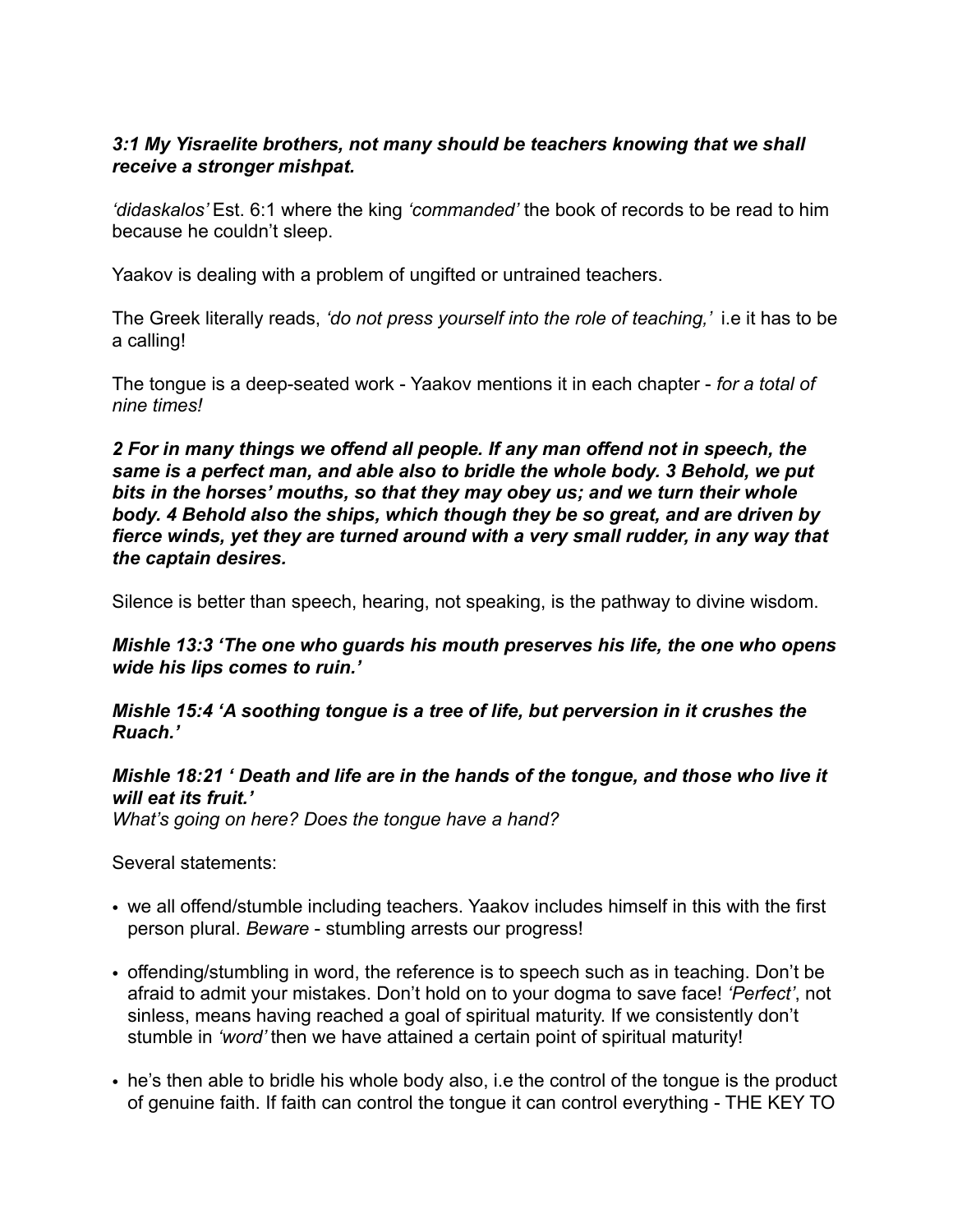A bit is a small piece of metal placed in a horses mouth, the proper place of control. Put the bit somewhere else in the body and you have no control, its placement is key or else you gain no leverage over sin! Placed correctly you can master the whole body!

*Sirach 28:24: 'See that you fence up your property with thorns, lock up your silver and gold, make balances and scales for your words, and make a door and a bolt for your mouth.'* 

*V.5 Even so the tongue is a little member, and yet boasts great things. Behold, how great a matter a little fire ignites! 6 And the tongue is a fire, and the sinful world a forest: so is the tongue among our members, it can defile the whole body, and sets on fire the course of our Yisraelite race that rolls on like a wheel; and it burns on with the fire of Gei-Hinnom. 7 For every kind of beast, and of birds, and of serpents,and of things in the sea, is tamed, and has been tamed by mankind: 8 But the tongue can no man tame; it is unruly, evil, and full of deadly poison. 4 9 With it we bless tvkt, even our Abba; and with it we curse men, who are made after the image of the Master vuvh. 10 Out of the same mouth proceeds brachot and cursing. My Yisraelite brothers, these things should not be so.*

*V.6 'Sets on fire the course of our Israelite race that rolls on like a wheel.' 'Ton trochon te's genesis.'* 

If we can't control our tongue we will destroy our return to the Genesis cycle of covenants - the covenants that roll out from Gen. 12 - 15 - Ex 19 like a wheel, and set aflame our Yisrealite race form being a Kingdom of Priests and a holy nation!

 Was it not the tongue of the Israelite race that proclaimed, *'Come, make us gods that shall go before us, for as for this Moshe, the man who brought us up out of the land of Egypt, we don't know what has become of him.'* 

Then the tongue of Aaron proclaimed, '*This is your god, O Israel, that brought you out of the land of Egypt.'* 

 Israel broke the cycle from Genesis, the wheels of the covenant Ex 32 and how did Moshe choose to destroy their folly? He set it aflame!

## *V.6 'The tongue set on fire the genesis cycle of our Yisraelite race that rolled out like a wheel; and it burnt on with the fire of hell.'*

- The destructiveness of the tongue. The tongue is the only member of the body that appoints itself and has the range of possibility in causing such evil. It appoints itself - יהוה doesn't appoint it! When it does, it defiles the whole body, an uncontrolled tongue is morally defiling.
- *'Spiloō' defile,* is used only here and Jude 23 and it means, *'a stain as in your undergarments'* - wrongly used, the tongue pollutes a persons whole personality and sets ablaze life's valued relationships.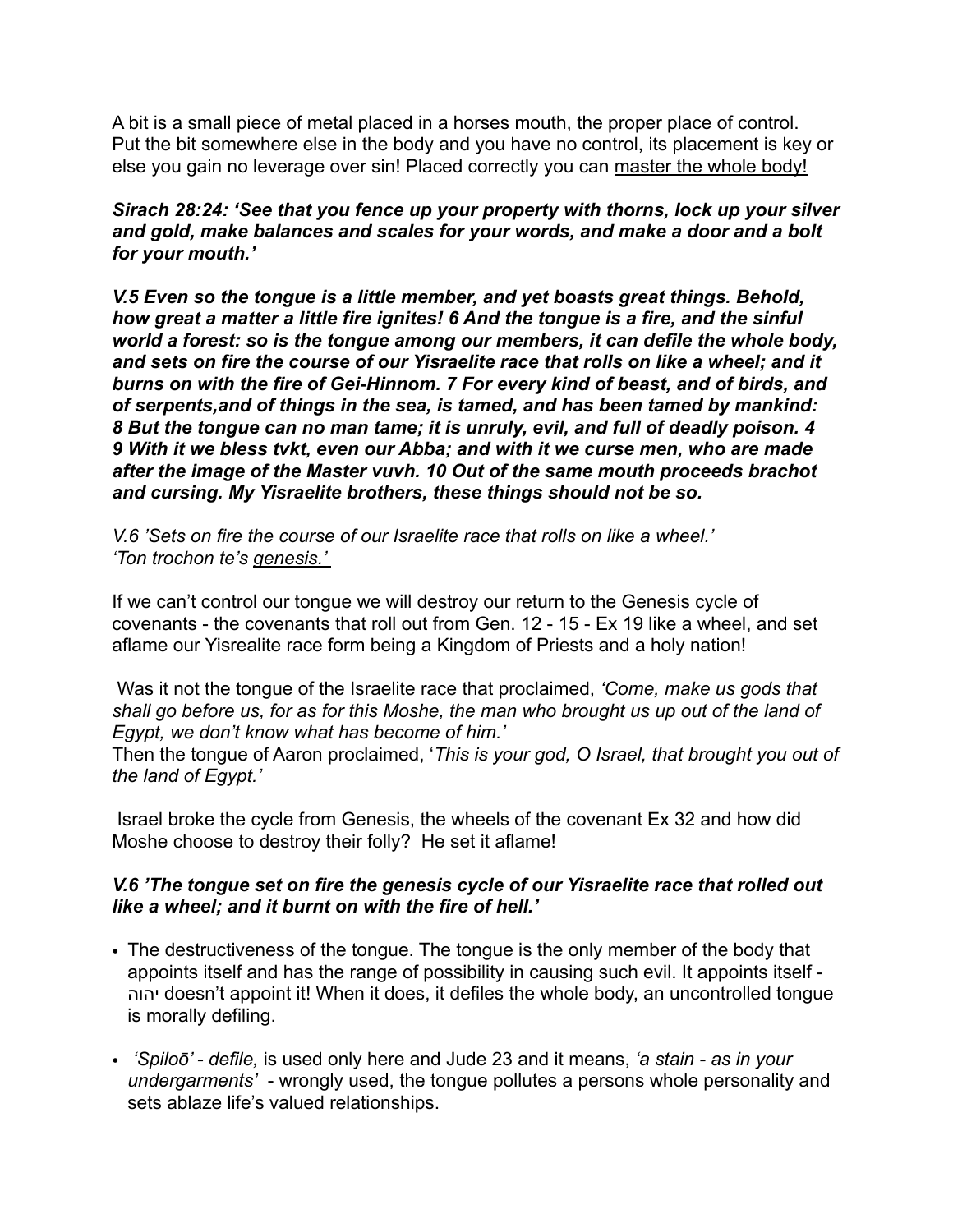- Slander can incite a whole community, propaganda can enflame a nation and nationalistic words can lead to riots in the streets - *slander and social media.*
- The tongue permits itself to be used by Satanic forces
- The tongue can't be tamed by man, It's יהוה who does the taming through His Ruach Ha Kodesh! By itself in our hands the tongue is ungovernable, unruly and an instrument of cruelty and wickedness!
- The point Yaakov continues to make, using nature is that nature is very consistent whereas the tongue is not!

## *11 Does a fountain send forth at the same place sweet mayim and bitter? 12 Can the fig eytz, my Yisraelite brothers, bear olive berries? Or, a vine, figs? So likewise saltwater cannot be made sweet.*

Epictetus writes in The Discourses 2.20: *'So strong and unconquerable a thing is human nature! For how can a vine be moved to behave, not like a vine, but like an olive tree? Or an olive tree, not like an olive tree, but like a vine? It's impossible. It's inconceivable. Neither, therefore, is it possible for a human being entirely to lose human affections. And even so* (now listen to this written thousands of years ago…read today to a generation that witnesses the tragic theatre of Bruce Jenner and national push for the fluidity of gender). *And even so those who have their male organs cut off cannot cut off their desires as men.'* 

*Contemplate the tongues position within the body for a brief moment:* 

The outward senses burn down the inner senses using the conscience and spirit for fuel defiling the whole man if the tongue is let loose!

*Mishle 16:27 'A worthless man digs up evil, while his words are like a scorching fire.'* 

*Mishle 26:20 ' For lack of wood the fire goes out, and where there is no whisperer, contention quiets down, Like charcoal to hot embers and wood to fire, so is a contentious man to kindle strife.* 

A loose tongue can send shockwaves into the future for it's owner as well as those around the owner.

*13 Who is a wise man and endued with training among you? Let him show a tov lifestyle with his mitzvoth in meekness of chochmah.* 

Wisdom isn't words but works of a good life, wisdom is proved by works!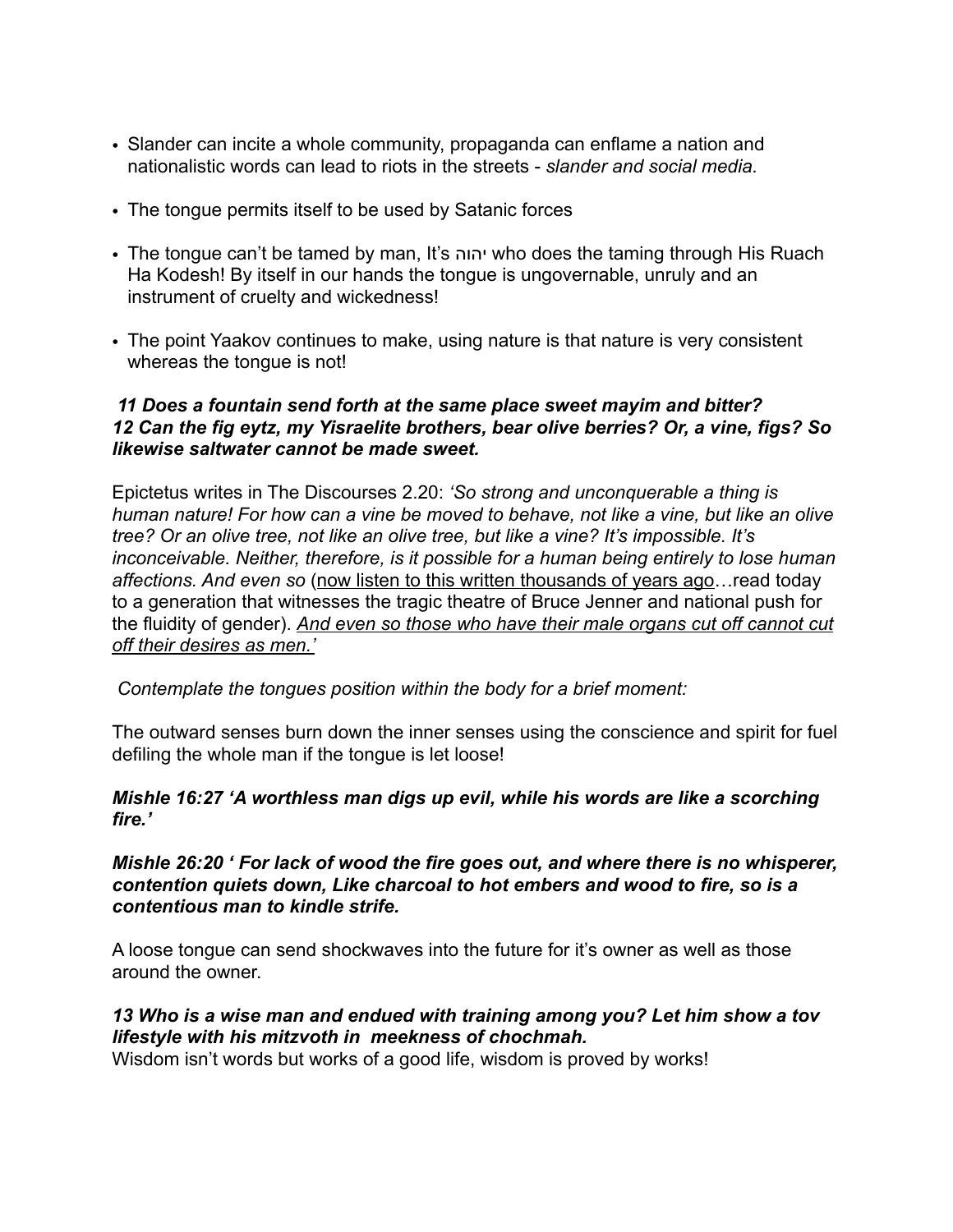### *14 But if you have bitter envy and self-seeking in your levavot, boast not, and lie not against the emet. 15 This chochmah descends not from above, but is earthly, sensual, and from s.a.tan.*

False wisdom is the result of an untamable tongue - people speak what's in their hearts. *Job 33:2 'Behold now, I open my mouth, my tongue in my mouth speaks. My words are form the uprightness of my heart, and my lips speak knowledge sincerely.'* 

Three evidences of earthly wisdom:

- I. Bitter jealousy or envy, begrudging others success and being resentful
- II. Discord in your heart *high octane ping!* Rivalry, selfish ambition being unethical toward others to advance your own station.
- III. *'Boast not,'* don't gloat over another don't think yourself superior. *'Lie not against the truth,'* don't, *'modify the truth'* for your own gain. This refers to the gospel message! How many today have, *'modified the truth'* of the gospel for their own gain, or their denominations gain?

Yaakov depicts false wisdom as, *'earthly, sensual and devilish.'* To Yaakov it's nothing more than demoniacal - it proceeds from an evil spirit - it originates from the three fronts of spiritual warfare:

- I. The world
- II. The flesh
- III. The devil

*16 For where envy and strife is, there is confusion and every evil work. 17 but the wisdom from above, first, indeed, is pure, then peaceable, gentle, easily entreated, full of kindness and good fruits, uncontentious, and unhypocritical 18 And those that make shalom sow the fruit of tzedakah in shalom.* 

Seven characteristics of true wisdom:

- I. It's pure purity is primary and fundamental we need to be undefiled and clean speech, dress, actions. This is the primary internal characteristic from which flow the other six characteristics.
- II. Peaceable: healing divisions but *NEVER* at the expense of purity!
- III. Reasonable: not insisting of ones own rights taking in consideration others.
- IV. Easily entreated/approached, it means to be submitted to יהוה's military discipline to be ready to obey/ having a heart inclined toward obeying the mitzvoth!
- V. Full of Rachamin/mercy: compassionate, pity, helpful deeds and kind.
- VI. Uncontentious/without variance: not given to prejudices or partiality being undivided.
- VII. Unhypocritical: free from pretense and genuine!